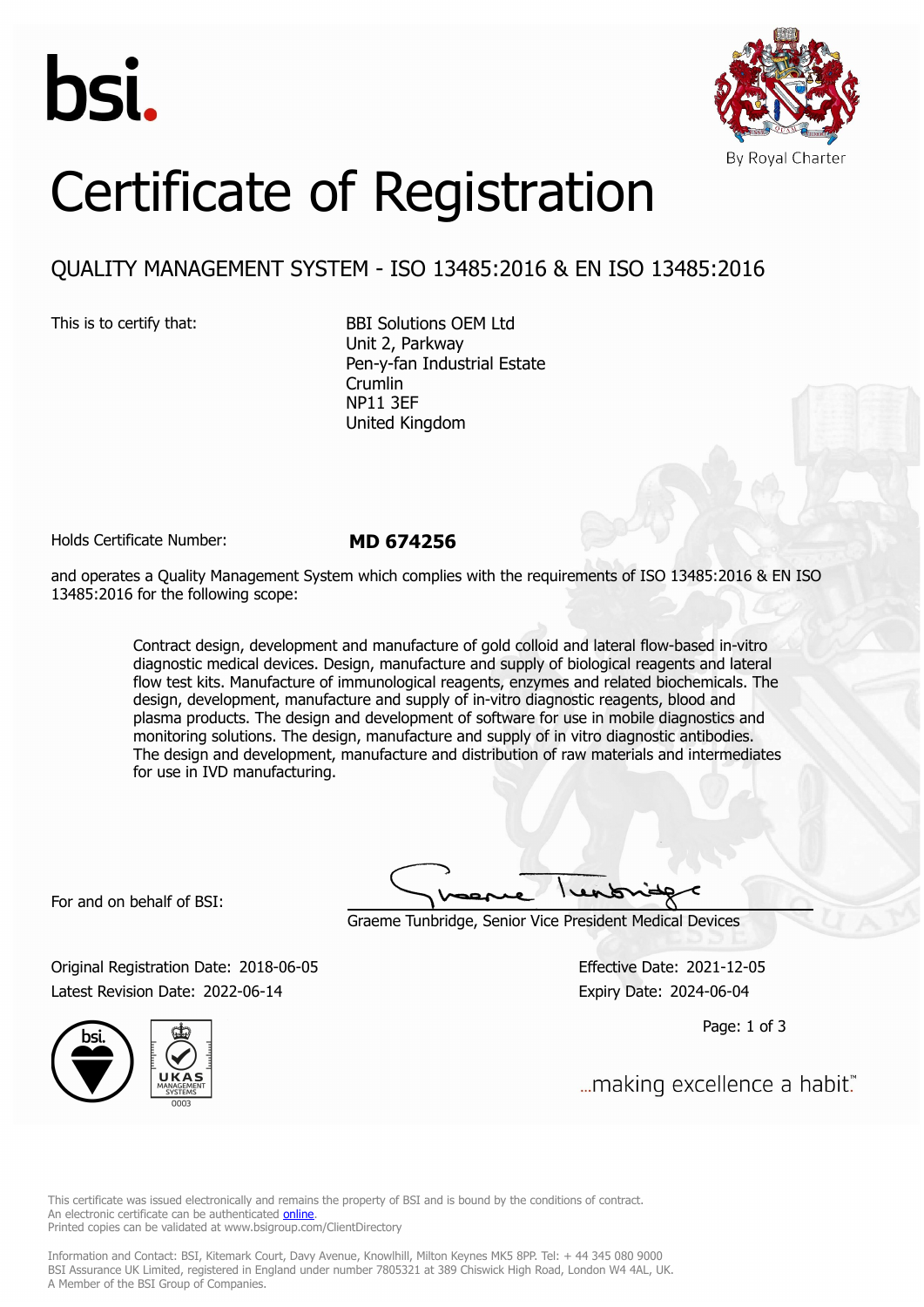### Certificate No: **MD 674256**

Unit 2

EH3 8BL United Kingdom

Cape town Western Cape South Africa

BBI Solutions Ltd 19 Packer Avenue Epping Industria 2

BBI Solutions OEM Ltd Parkway Pen-y-fan Industrial Estate Crumlin NP11 3EF United Kingdom Contract design, development and manufacture of gold colloid and lateral flow-based in-vitro diagnostic medical devices. Design, manufacture and supply of biological reagents and lateral flow test kits. Manufacture of enzymes and related biochemicals. BBI Solutions OEM Ltd Broadoak Enterprise Centre Broadoak Road **Sittingbourne** ME9 8AQ United Kingdom The design, development, manufacture and supply of in-vitro diagnostic reagents, blood and plasma products. BBI Solutions OEM Ltd Porton Science Park Incubator Centre Bybrook Road Porton Down **Salisbury Wiltshire** SP4 0BF United Kingdom Manufacture of immunological reagents. Novarum DX Ltd Exchange Place 2 5 Semple Street Edinburgh The design and development of software for use in mobile diagnostics and monitoring solutions. Location **Exercise 2018 Location Registered Activities** 

Manufacture of enzymes and related biochemicals.

Original Registration Date: 2018-06-05 Effective Date: 2021-12-05 Latest Revision Date: 2022-06-14 **Expiry Date: 2024-06-04** Expiry Date: 2024-06-04

Page: 2 of 3

This certificate was issued electronically and remains the property of BSI and is bound by the conditions of contract. An electronic certificate can be authenticated **[online](https://pgplus.bsigroup.com/CertificateValidation/CertificateValidator.aspx?CertificateNumber=MD+674256&ReIssueDate=14%2f06%2f2022&Template=uk)**. Printed copies can be validated at www.bsigroup.com/ClientDirectory

Information and Contact: BSI, Kitemark Court, Davy Avenue, Knowlhill, Milton Keynes MK5 8PP. Tel: + 44 345 080 9000 BSI Assurance UK Limited, registered in England under number 7805321 at 389 Chiswick High Road, London W4 4AL, UK. A Member of the BSI Group of Companies.